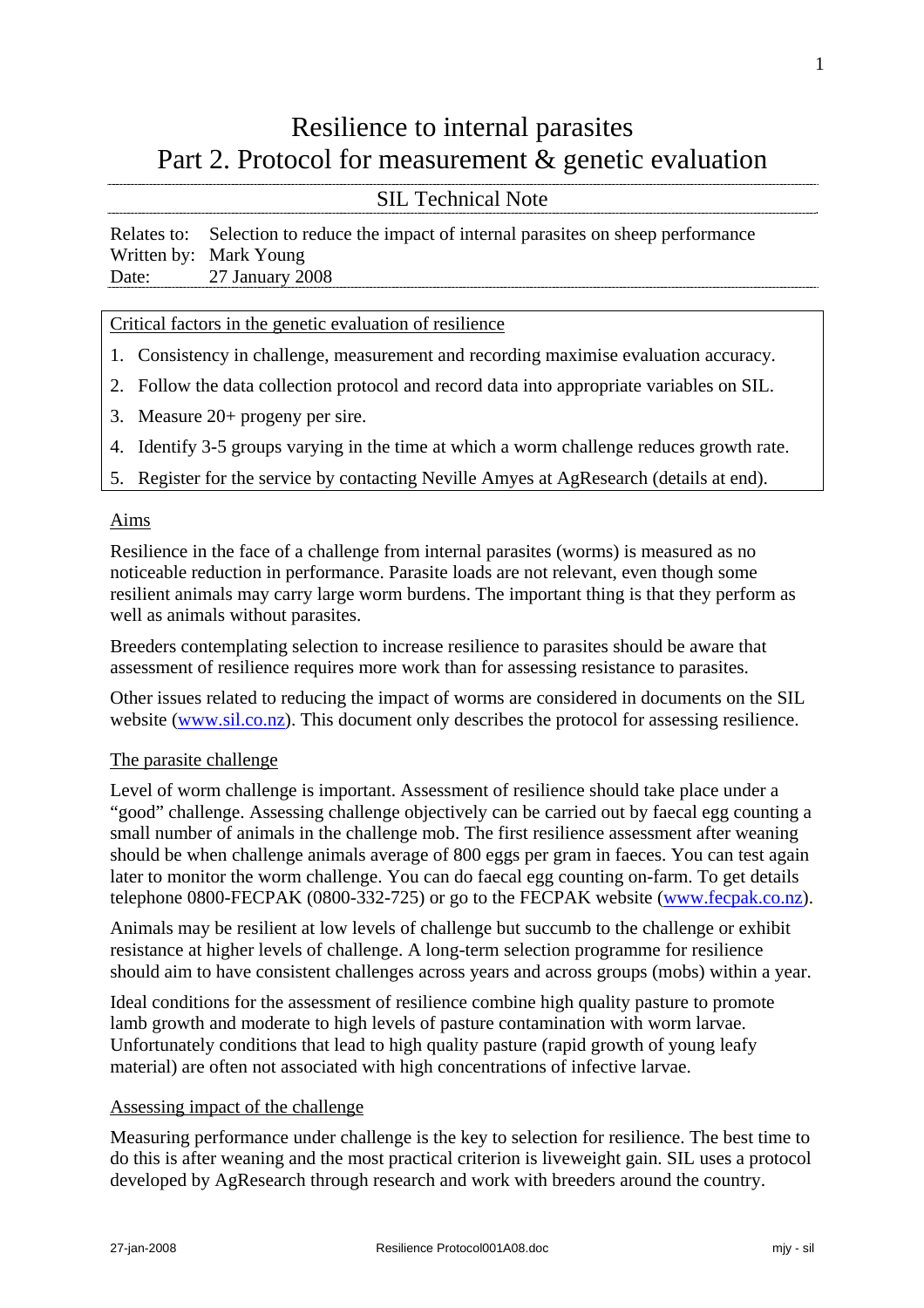#### *Setting a performance benchmark:*

The benchmark for assessing performance is best obtained by having a small number of control animals (c.20) that are regularly drenched so that they do not carry worms that reduce performance. These animals need to be drenched every 28 days throughout the challenge period, starting at weaning. Alternatively control animals can be given an anthelmintic bolus at weaning. Both challenge animals and controls must be run together.

#### Growth of challenge animals is compared to average growth of the control group.

Ideally, all animals in the control group should exhibit continous and high rates of growth for the conditions. Individual animals in the control group that show a significant drop in growth for unknown reasons may need to be excluded from the calculation of average growth. If feeding conditions decline such that the controls only maintain weight or show small gains, the performance of non-resilient sheep can still be compared to them.

#### *1. The critical threshold:*

At each point that the impact of the challenge is assessed, animals that have grown below 80% of the average rate of the control group are deemed to have fallen below the resilience performance threshold. These animals are then drenched and their IDs recorded along with other data (see later section).

- *2. Assessment time-line:* 
	- a. Weaning all animals to be challenged are drenched at weaning and liveweight is recorded. This is stored on SIL as WWT together with the date of this event.
	- b. It is wise to monitor the size of the parasite challenge to mob of lambs. With low levels of challenge, it is harder to identify the most resilient animals.

This is best done by collecting faecal samples (they can be picked up off the ground) for 10 animals, a few days prior to when you plan to bring them in. Egg counts on these samples can be done on-farm, using the FECPAK kit, by your local vet or by sending them to the AgResearch WormFEC service.

If egg counts are around 800 per gram, you can get animals in for weighing soon after the faecal samples were collected. If egg counts were a lot lower, you can delay getting animals in for a week or so, but it is wise to monitor the egg counts regularly throughout the challenge period. This may be at 5-15 day intervals, depending on the level of challenge.

The first FEC samples should be collected 3-4 week after weaning.

c. 28 days after weaning (or later if FEC samples have low counts), all animals are weighed. Control animals are drenched every 28 days during the challenge period.

If few animals gain 80% or less than the controls, return animals to the paddock and carry this out again 7-14 days later. (When few animals show a drop off in growth the ability to identify better genetics for resilience is weak).

When a group of animals gain 80% or less than the controls, draft them off, then raddle mark, drench and record their IDs. This is the first drench group. These animals are identified as **DRENCH**=1 on SIL together with the date this occurred. This group may be run separately or put back with the mob still under challenge. Effectively, these animals have been identified as "non-resilient" and drenched to help them overcome effects of the worm infection.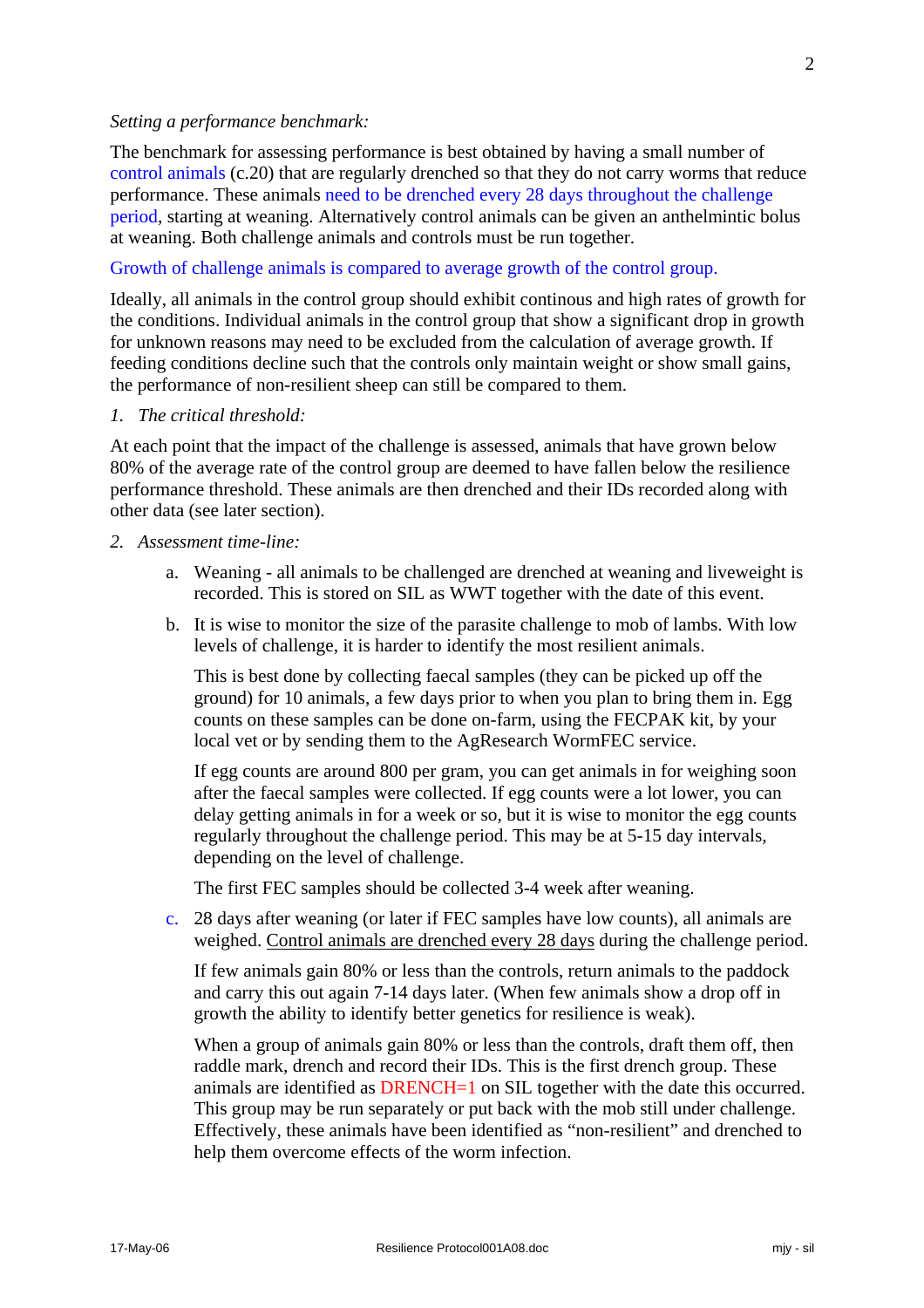Liveweights for ALL lambs are recorded at the time DRENCH=1 group is identified. This LW can be recorded as LWD (liveweight at drenching) or LW6. SIL prefers it to be recorded as LW6 for reasons outlined later.

d. 7-14 days later, depending on severity of the parasite challenge, the challenge mob is weighed again (you do not need to weigh animals from earlier DRENCH groups). Animals that gain 80% or less than the controls are, marked, drafted off, drenched and their IDs recorded. This is the second drench group. These animals are identified as DRENCH=2 on SIL together with the date this occurred. This group may be run separately or put back with the mob still under challenge.

There is no need to record liveweights from this event on SIL. However, these liveweights are used on-farm to assess growth over the next period.

e. 7-14 days later repeat steps outlined in (c). The DRENCH variable increments by 1 at each event when a group of animals fall below the 80% threshold.

Repeat until 30% or less of the original challenge animals remain undrenched. Note that there MUST be some animals in this remaining group. Do not continue the challenge until no animals remain in this group.

Typically the challenge period continues for 50-90 days from weaning time.

f. At the final event, those animals whose growth has fallen below 80% of the controls are identified as the DRENCH=n group (where n is the number of groups that have fallen below the 80% threshold over the challenge period) while those still growing above this rate must be identified as DRENCH=0 on SIL.

Both groups can be drenched at this point as the resilience assessment is complete.

NB: Once animals have been assigned to a DRENCH group, no more data is collected from them for the assessment of resilience during the period other animals are still under challenge.

#### Number of animals to assess

A minimum of 20 progeny per sire should be challenged to obtain robust breeding values for resilience. Typically, all of one sex is challenged.

## Variations to the method

- 1. Number of groups Ideally, there should be 3-5 DRENCH groups or events of roughly equal size. If you have only 2 groups (i.e. DRENCH = 1 or 0) the power to discriminate for resilience is reduced. At the other extreme, more than 6 groups adds little to the genetic evaluation but creates more work on-farm.
- 2. You do not need to drench animals at weaning. It can be argued that you should, so all animals start on the same footing as some may have been exposed to greater challenges prior to this point and carry different parasite loads at the start of the challenge. Conversely it can be argued that non-resilient animals carrying a load into the trial should be identified early. However, ALL animals to be challenged must be treated in the same way at weaning i.e. either all drenched or all not drenched.

#### Collecting measurements for other traits

Undertaking a resilience challenge will mean you have to fit other trait measurements around this. SIL makes the following recommendations. At the time of DRENCH=1:

• Collect LW6 (an early autumn LW measurement),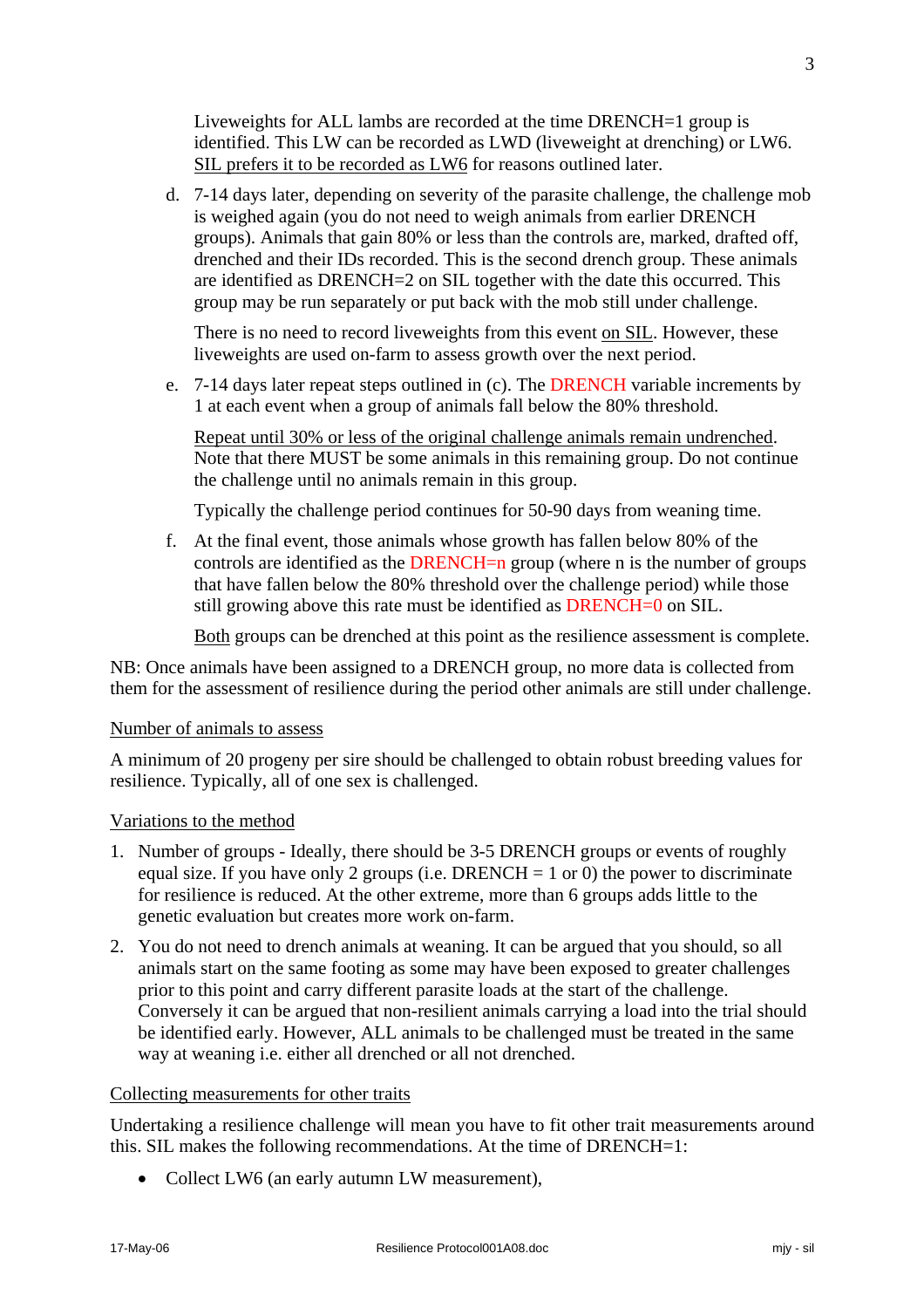- Ultrasound scan animals at the same time,
- Collect FEC1 (and FEC1B),
- Collect dag scores as DAG3 at or prior to this time.

Liveweight recorded on all lambs when the first susceptible group (DRENCH=1) are identified, should be recorded as LW6. It can be recorded as LWD (liveweight at drench) but this is not used to estimate genetic merit for growth. SIL prefers it to be recorded as LW6. This measures post-weaning growth for the challenge mob under the same management.

## Genetic evaluation of resilience

Breeders need to be registered before their bureau can undertake Resilience evaluations. This is to ensure that data collected meets minimum standards. Critical variables are numbers of animals challenged, and the way data has been recorded. SIL will monitor data integrity.

Two breeding values are estimated – RGAIN BV and DRAGE BV. RGAIN is liveweight gain, under challenge, up to the point where the first group in the mob were identified as being non-resilient. DRAGE is the age when an animal is drenched to overcome the effects of a challenge on growth. For both BVs, higher values are better.

If DAG3 (dag score at 3 months or later e.g. at LW6) is recorded, it is also used to predict genetic merit. It has a negative genetic relationship with resilience (more dags=less resilient).

## Reporting on Resilience

Both resilience BVs can be put on SIL reports. At present there is not a sub-index for resilience as we have no estimates for economic weights of these BVs to integrate them into standard SIL indexes.

SIL recommends using overall indexes (e.g. DPO or TSO) for other traits and adding one or both resilience BVs as indicators of genetic merit for resilience.

## Appendices

Two tables are appended to summarise the sequence of events when assessing resilience onfarm (Resilience Challenge Calendar of Events) and to provide an example of the data that SIL requires for the genetic evaluation of resilience (Example of Resilience Data Recording).

## Related information

See "Resilience to internal parasites: Part 1. Rationale", a document on the SIL website ([www.sil.co.nz\)](http://www.sil.co.nz/).

## Need more information?

- Contact your SIL bureau, local SIL adviser or call 0800-745-435 (0800-SIL-HELP) or email to [silhelp@sheepimprovement.co.nz](mailto:silhelp@sheepimprovement.co.nz)
- Oueries related to collecting data, faecal egg counts (FEC), the genetic evaluation of resilience and registration for this service can be obtained from Neville Amyes at AgResearch (07-838-5421) or by email to [neville.amyes@agresearch.co.nz](mailto:neville.amyes@agresearch.co.nz)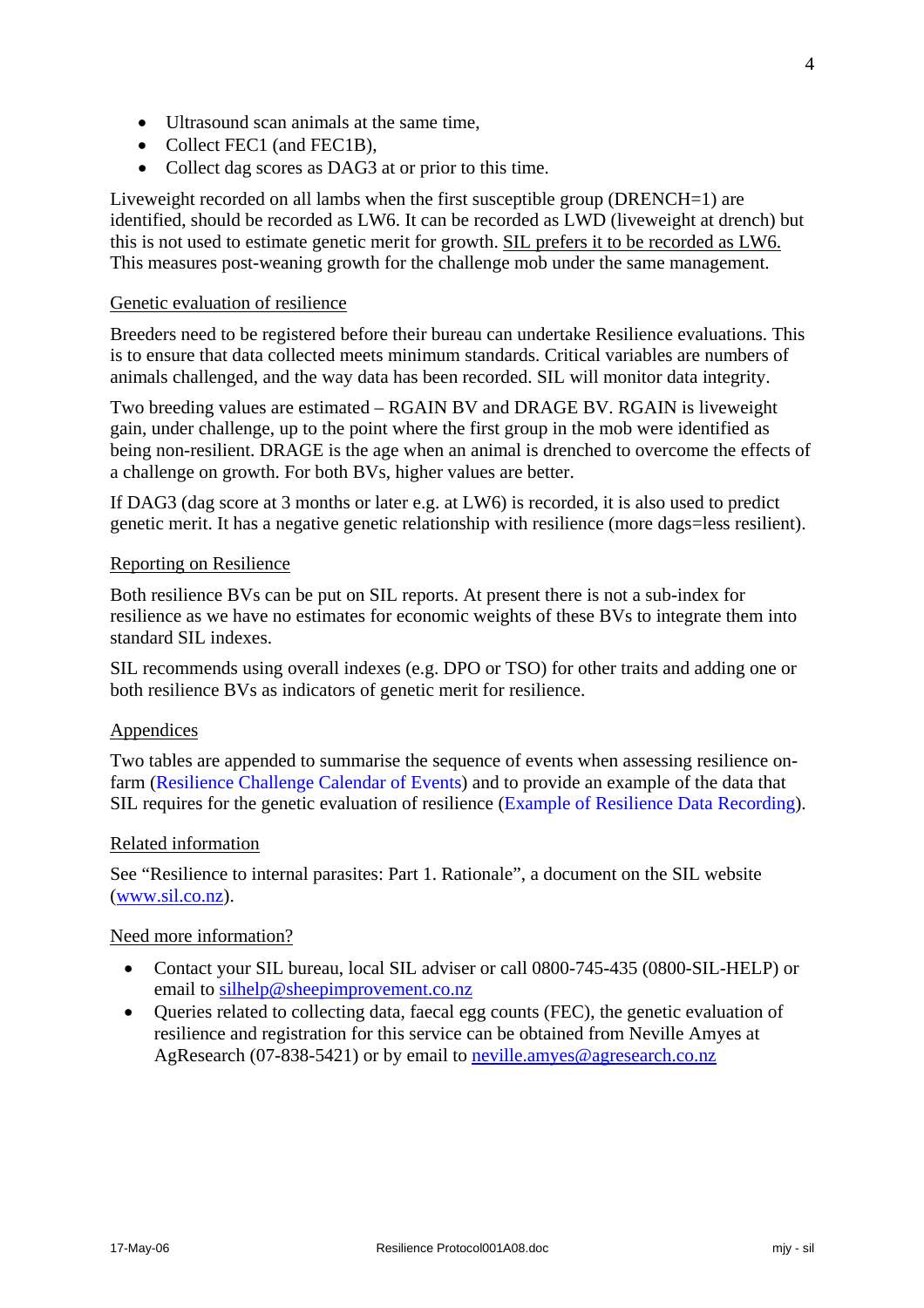# **Resilience Challenge Calendar of Events**

| <b>Event</b> | <b>Time</b>                           | <b>Action</b> | <b>Activity</b>                                                                                                             | <b>RECORD on SIL</b>    |                      |
|--------------|---------------------------------------|---------------|-----------------------------------------------------------------------------------------------------------------------------|-------------------------|----------------------|
|              |                                       |               |                                                                                                                             | <b>DRENCH</b>           | LW?                  |
| $\mathbf 0$  | Weaning                               | a             | Weigh & record all lambs, including CONTROL lambs                                                                           |                         | <b>WWT</b>           |
|              |                                       | b             | Drench CONTROL group of lambs (about 20 animals)                                                                            |                         |                      |
|              |                                       | c             | OPTIONAL drench for mob about to start resilience challenge - NB:                                                           |                         |                      |
|              |                                       |               | Either ALL animals in this mob are drenched or NONE are drenched                                                            |                         |                      |
|              |                                       |               |                                                                                                                             |                         |                      |
| 1            | 28-35 days later                      | a             | Weigh CONTROLS and work out average gain                                                                                    |                         |                      |
|              | see note 2 below                      | b             | Drench CONTROL group of lambs (about 20 animals)<br>Weigh & record <b>ALL lambs</b> in Resilience Challenge mob if starting |                         |                      |
|              | see note 2 below                      | d             | drenching                                                                                                                   |                         | LW6<br>see<br>note 5 |
|              |                                       | е             | Drench those that gain less than 80% of CONTROL group gain - mark<br>this group (aerosol or raddle)                         |                         |                      |
|              |                                       | f             | Record IDs of resilience challenge group that are drenched and code as                                                      | 1                       |                      |
|              |                                       |               | <b>DRENCH (group) = 1</b> together with date of drench                                                                      |                         |                      |
|              |                                       |               |                                                                                                                             |                         |                      |
| $\mathbf{2}$ | 7-14 days later                       | a             | Weigh CONTROLS and work out average gain                                                                                    |                         |                      |
|              |                                       | d             | Weigh Resilience Challenge mob<br>Drench those that gain less than 80% of CONTROL group gain - mark                         |                         |                      |
|              |                                       | е             | this group (aerosol or raddle)                                                                                              |                         |                      |
|              |                                       |               | Record IDs of resilience challenge group that are drenched and code as                                                      |                         |                      |
|              |                                       | $\mathbf{f}$  | <b>DRENCH (group) = 2</b> together with date of drench                                                                      | $\overline{2}$          |                      |
|              |                                       |               |                                                                                                                             |                         |                      |
| 3            | 7-14 days later                       | a             | Weigh CONTROLS and work out average gain                                                                                    |                         |                      |
|              | see note 3 below                      | b             | Drench CONTROL group of lambs (about 20 animals) - NB: these are                                                            |                         |                      |
|              |                                       |               | drenched at 28d intervals                                                                                                   |                         |                      |
|              |                                       | d             | Weigh Resilience Challenge mob                                                                                              |                         |                      |
|              |                                       | е             | Drench those that gain less than 80% of CONTROL group gain - mark                                                           |                         |                      |
|              |                                       |               | this group (aerosol or raddle)                                                                                              |                         |                      |
|              |                                       | $\mathbf{f}$  | Record IDs of resilience challenge group that are drenched and code as                                                      | $\overline{\mathbf{3}}$ |                      |
|              |                                       |               | <b>DRENCH (group) = 3</b> together with date of drench                                                                      |                         |                      |
|              |                                       |               |                                                                                                                             |                         |                      |
|              |                                       |               | more weigh & drench events until less than 30% of original animals undrenched                                               |                         |                      |
| "n"          | final event                           |               | Weigh CONTROLS and work out average gain                                                                                    |                         |                      |
|              | see note 3 below                      | a<br>d        | Weigh Resilience Challenge mob                                                                                              |                         |                      |
|              |                                       |               | Drench those that gain less than 80% of CONTROL group gain - mark                                                           |                         |                      |
|              |                                       | е             | this group (aerosol or raddle)                                                                                              |                         |                      |
|              |                                       |               | Record IDs of resilience challenge group that are drenched and code as                                                      |                         |                      |
|              |                                       | $\mathbf{f}$  | <b>DRENCH (group) = n</b> together with date of drench                                                                      | "n"                     |                      |
|              |                                       |               |                                                                                                                             |                         |                      |
|              |                                       |               | Record IDs of resilience challenge group that do <b>NOT</b> require drenching                                               |                         |                      |
|              |                                       | g             | and code as $DRENCH (group) = 0$ together with the end date - there                                                         | $\mathbf 0$             |                      |
|              |                                       |               | must be some animals in this group. These animals can be drenched<br>as this is the end of the Resilience Challenge.        |                         |                      |
|              |                                       |               |                                                                                                                             |                         |                      |
|              |                                       |               |                                                                                                                             |                         |                      |
|              | Autumn LW                             | h             | Liveweight of all lambs                                                                                                     |                         | <b>LW8/10</b>        |
|              | Hogget LW                             | j.            | Liveweight of all hoggets                                                                                                   |                         | <b>LW12</b>          |
|              |                                       |               |                                                                                                                             |                         |                      |
|              | <b>IMPORTANT NOTES</b>                |               |                                                                                                                             |                         |                      |
| $\mathbf{1}$ |                                       |               | The CONTROL group and the group under challenge should be run together on pastures known to carry                           |                         |                      |
|              | adequate amounts of infective larvae. |               |                                                                                                                             |                         |                      |
|              |                                       |               | If lambs are drenched at weaning, the first assessment of LW after that should occur 28-35 days later. If no                |                         |                      |
| $\mathbf{2}$ |                                       |               | animals are below the 80% threshold, DRENCH=1 will be later still. Thereafter, weigh lambs at 7-14 day                      |                         |                      |
|              |                                       |               | intervals, depending on severity of the parasite challenge.                                                                 |                         |                      |
| 3            |                                       |               | The challenge period should end when less than 30% of the original challenge mob remain undrenched.                         |                         |                      |
|              |                                       |               | Once animals in the challenge group have been drenched they do not need to be run with undrenched animals                   |                         |                      |
| 4            | in the challenge group.               |               |                                                                                                                             |                         |                      |
|              |                                       |               | The LW recorded for all lambs at the DRENCH=1 event should be recorded as LW6. Autumn LW should be                          |                         |                      |
| 5            |                                       |               | recorded as LW8 or LW10, well after the challenge period has ended. If the LW collected at DRENCH=1 is                      |                         |                      |
|              |                                       |               | recorded as LWD, it will not be used in the genetic evaluation of Growth.                                                   |                         |                      |
|              |                                       |               | Typically 3-6 events would be recorded. You can record only one (DRENCH = 1 or 0 for all animals under                      |                         |                      |
| 6            |                                       |               | challenge) but there will be poorer discrimination for Resilience. There is little to be gained by having more than         |                         |                      |
|              |                                       |               | 6 events before less than 30% of animals have NOT been drenched.                                                            |                         |                      |